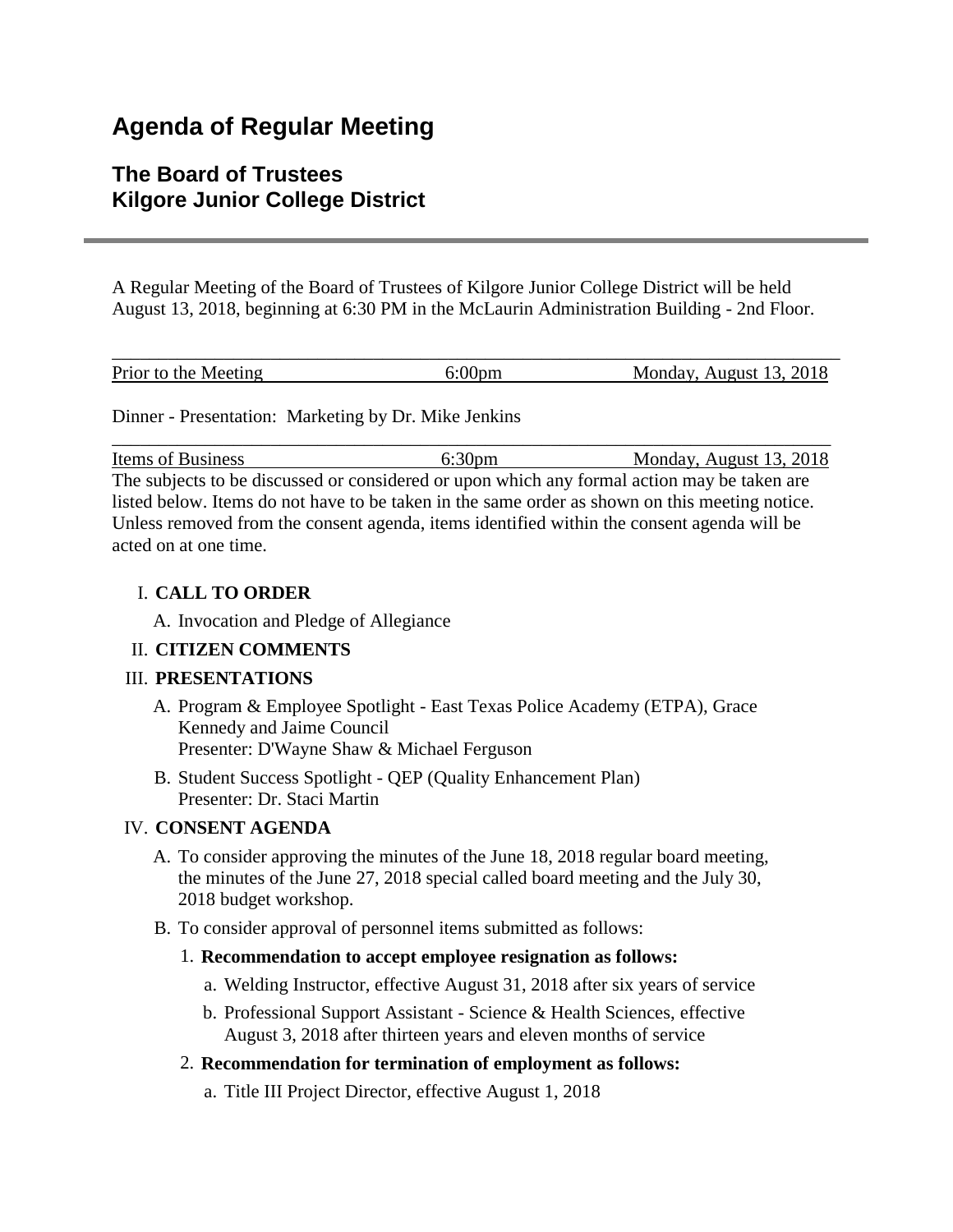- 3. **Recommendation to change employment as follows:**
	- a. Professional Support Assistant to Assistant Registrar, effective July 16, 2018
	- b. Professional Support Assistant to Executive Assistant & Research Data Specialist, effective August 16, 2018

#### 4. **Recommendation for employment as follows:**

- a. Professional Support Assistant, Student Development-Financial Aid, effective July 2, 2018
- b. Professional Support Assistant-Evening/CE Longview, effective July 16, 2018
- c. Lineman Instructor, Public Service & Industrial Technologies, effective July 16, 2018
- d. Economics Instructor, Business & Computer Science, effective September 1, 2018
- e. Interim Mathematics Instructor, Arts & Mathematical Science, effective September 1, 2018
- f. Biology Instructor, Science & Health Sciences, effective September 1, 2018
- g. Chemistry Instructor, Science & Health Sciences, effective September 1, 2018
- h. Chief Development Officer, Administration, effective August 15, 2018
- i. Corrosion Instructor, Public Service & Industrial Technologies, effective August 1, 2018
- j. eLearning Technician, Faculty Innovation Center, effective July 30, 2018
- k. Interim Psychology Instructor, Arts & Mathematical Science, effective September 1, 2018
- l. Welding Instructor, Public Service & Industrial Technologies, effective September 1, 2018
- m. Cosmetology Instructor, KC-Longview, effective September 1, 2018
- n. Physical Therapy Assistant, Science & Health Sciences, effective September 1, 2018
- o. eLearning Student Support Coordinator, Faculty Innovation Center, effective August 29, 2018
- C. To consider payment of legal fees for services rendered

#### V. **EXECUTIVE SESSION**

 Adjournment to executive session pursuant to Texas Government Code Sections 551.071 - 551.084, the Open Meetings Act, for the following purposes:

 "The Board has adjourned to executive session at \_\_\_\_\_\_\_\_\_\_p.m. on **August 13, 2018."**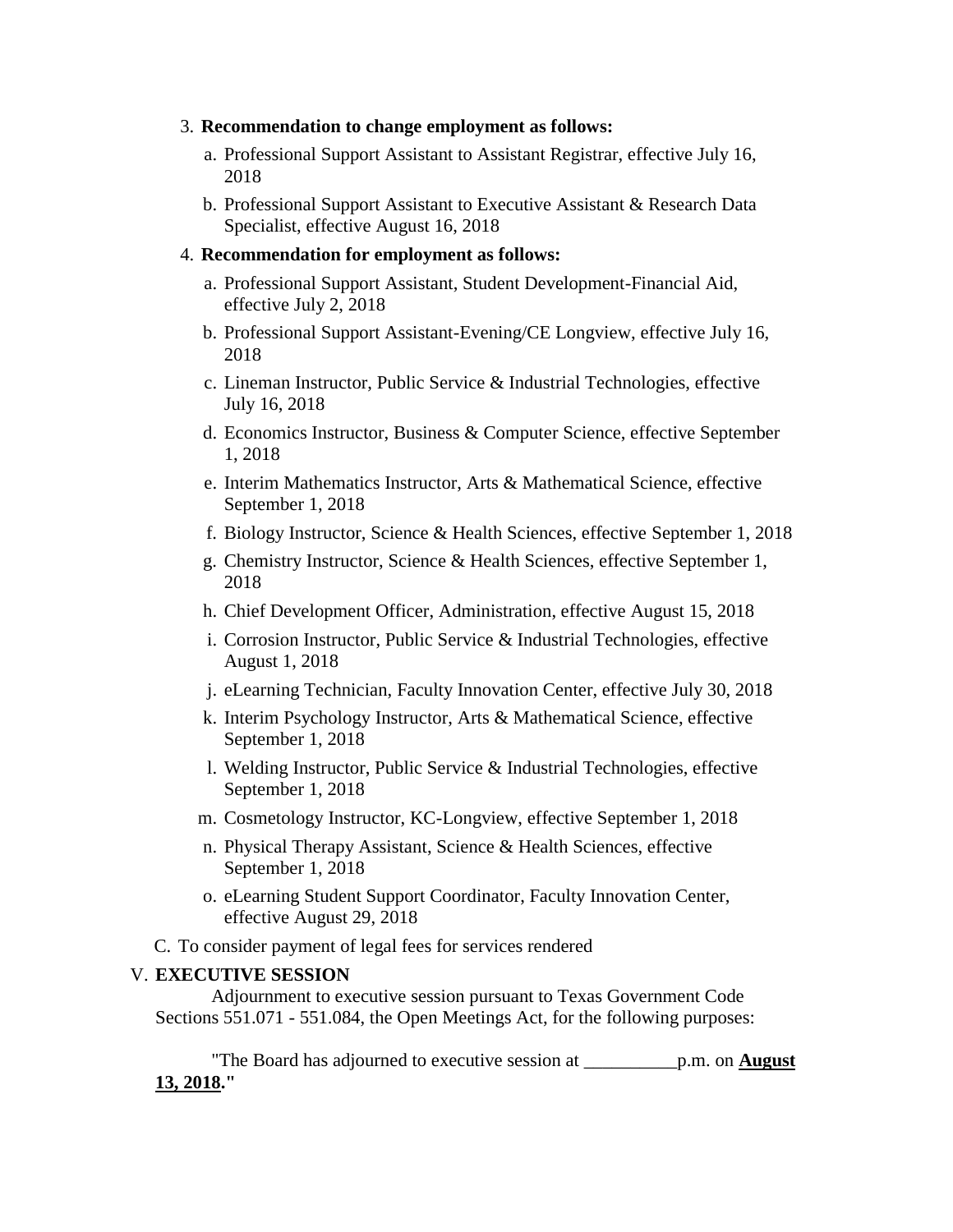PERSONNEL: (Government Code 551.074)

To deliberate contract terms of the College President

LEGAL: (Government Code 551.071)

For the purpose of a private consultation with the Board's attorney on any or all subjects or matters authorized by law.

REAL ESTATE: (Government Code 551.072)

#### RECONVENING IN OPEN MEETING

"**The Board has reconvened in open session at \_\_\_\_\_\_\_\_\_p.m. on August 13, 2018."**

IF, DURING THE COURSE OF THE MEETING COVERED BY THIS NOTICE, THE BOARD SHOULD DETERMINE THAT A CLOSED OR EXECUTIVE MEETING OR SESSION OF THE BOARD SHOULD BE HELD OR IS REQUIRED IN RELATION TO ANY ITEM INCLUDED IN THIS NOTICE, THEN SUCH CLOSED OR EXECUTIVE MEETING OR SESSION AS AUTHORIZED BY SECTION 551.001 ET SEQ. OF THE TEXAS GOVERNMENT CODE (THE OPEN MEETINGS ACT) WILL BE HELD BY THE BOARD AT THAT DATE, HOUR AND PLACE GIVEN IN THIS NOTICE OR AS SOON AFTER THE COMMENCEMENT OF THE MEETING COVERED BY THIS NOTICE AS THE BOARD MAY CONVENIENTLY MEET IN SUCH CLOSED OR EXECUTIVE MEETING OR SESSION CONCERNING ANY AND ALL SUBJECTS AND FOR ANY AND ALL PURPOSES PERMITTED BY SECTIONS 551.071-551.084, INCLUSIVE, OF THE OPEN MEETINGS ACT.

Should any final action, final decision, or final vote be required in the opinion of the Board with regard to any matter considered in such closed or executive meeting or session, then such final action, final decision, or final vote shall be at either:

 a. the open meeting covered by this notice upon the reconvening of this public meeting, or

 b. at a subsequent public meeting of the Board upon notice thereof, as the Board shall determine.

## VI. **BOARD COMMITTEE REPORTS & ACTION ITEMS**

A. Investment/Finance/Audit Committee - Joe Carrington, Chair

- 1. ACTION ITEM: To consider proposed 2018-19 Workforce Development/Continuing Education tuition and fee schedule effective September 1, 2018
- 2. ACTION ITEM: To consider insurance RFPs for FY2019
- 3. ACTION ITEM: To consider athletic injury self-insurance proposal from staff